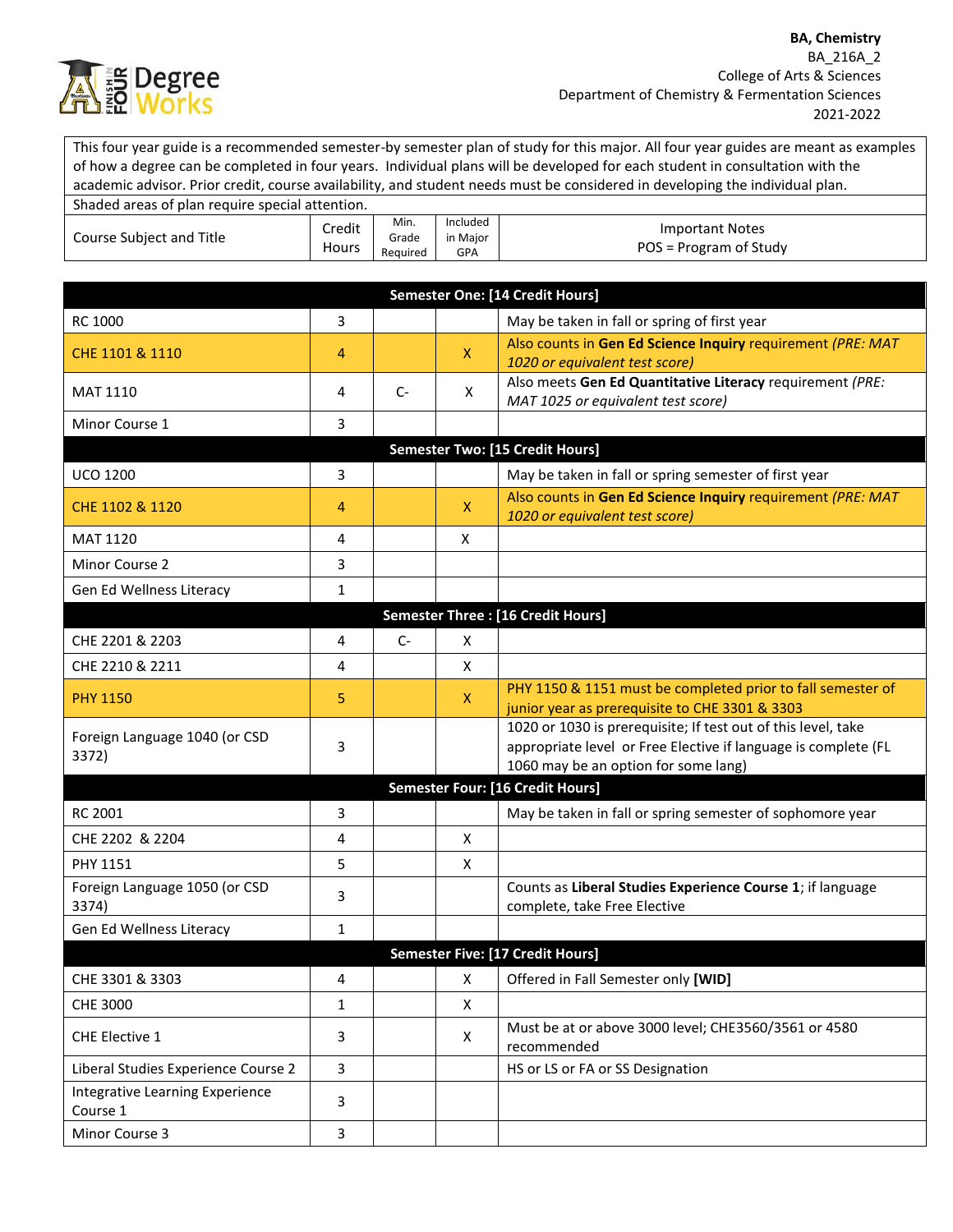

This four year guide is a recommended semester-by semester plan of study for this major. All four year guides are meant as examples of how a degree can be completed in four years. Individual plans will be developed for each student in consultation with the academic advisor. Prior credit, course availability, and student needs must be considered in developing the individual plan. Shaded areas of plan require special attention.

| Shaqed areas of pian require special attention. |                 |                           |                             |                                                  |
|-------------------------------------------------|-----------------|---------------------------|-----------------------------|--------------------------------------------------|
| Course Subject and Title                        | Credit<br>Hours | Min.<br>Grade<br>Reauired | Included<br>in Maior<br>GPA | <b>Important Notes</b><br>POS = Program of Study |

|                                             |         |   | Semester Six: [14-15 Credit Hours]                                                                          |
|---------------------------------------------|---------|---|-------------------------------------------------------------------------------------------------------------|
| CHE 3302 & 3304                             | 4       | X | Offered Spring Semester only                                                                                |
| Other Science Course 1                      | $3 - 4$ | X |                                                                                                             |
| CHE 4000                                    | 1       | X | <b>CAPSTONE</b>                                                                                             |
| Integrative Learning Experience<br>Course 2 | 3       |   | HS or LS or FA or SS Designation                                                                            |
| Liberal Studies Experience Course 3         | 3       |   | HS or LS or FA or SS Designation                                                                            |
|                                             |         |   | Semester Seven: [15 Credit Hours]                                                                           |
| CHE 4400                                    | 1       | X |                                                                                                             |
| CHE 3404 & 3405                             | 4       | X | Offered Fall Semester only                                                                                  |
| Minor Course 4                              | 4       | X |                                                                                                             |
| Liberal Studies Experience Course 4         | 3       |   | HS or LS or FA or SS Designation                                                                            |
| Integrative Learning Experience<br>Course 3 | 3       |   |                                                                                                             |
|                                             |         |   | Semester Eight: [12-13 Credit Hours]                                                                        |
| <b>CHE Elective 2</b>                       | 2       | X | Must be at or above 3000 level; CHE3560/3561 or 4580<br>recommended                                         |
| <b>Other Science Course 2</b>               | $3 - 4$ | X |                                                                                                             |
| Minor Course 5                              | 3       |   |                                                                                                             |
| Minor Course 6                              | 3       |   | If needed for an 18 hour minor; otherwise take Free Elective                                                |
| Free Elective*                              | $1 - 2$ |   | *Or take last course for minor; Take enough hours to reach the<br>minimum 120 hours required for the degree |

| <b>General Requirements Summary</b> |         |                     |           |             |  |  |  |
|-------------------------------------|---------|---------------------|-----------|-------------|--|--|--|
| Minimum                             | Gen Ed. |                     | Minimum   |             |  |  |  |
| <b>Total Hours</b><br><b>Hours</b>  |         | Writing             | Major GPA | Overall GPA |  |  |  |
| 120                                 | 44      | RC 1000 and RC 2001 | 2.0       | 2.0         |  |  |  |

## **All CHE courses and all courses in Major Requirements area on Program of Study count in major GPA. \*Some minors require a 2.0 GPA. See Programs of Study for information.**

| <b>General Education Program Model - 44 Semester Hours Total</b> |              |                                                                                 |  |  |
|------------------------------------------------------------------|--------------|---------------------------------------------------------------------------------|--|--|
| <b>Program Categories</b>                                        | <b>Hours</b> | Important Notes – Be sure to check for Gen Ed courses required in<br>your major |  |  |
| First Year Seminar                                               |              | Can be taken first or second semester of freshman year                          |  |  |
| <b>Wellness Literacy</b>                                         |              |                                                                                 |  |  |